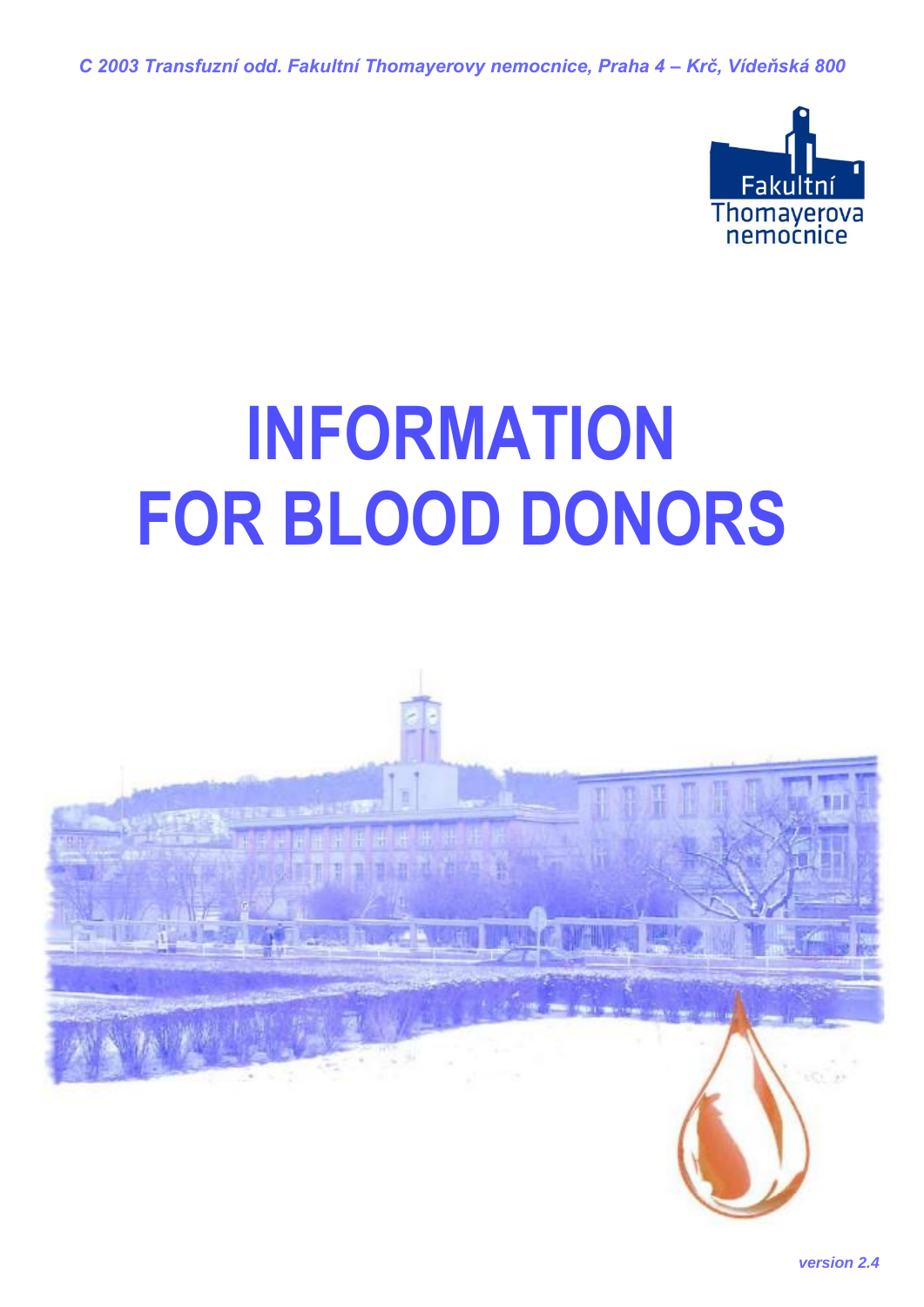## **I. BLOOD DONOR RIGHTS**

## **Donor has the following rights:**

- change his / her opinion at any time and withdraw from donation without giving explanation
- ask questions related to donation of blood and a process of collection
- get an explanation why donation should be voluntary and non-remunerated
- get detailed explanation of donation procedure including information on all possible risks related to blood donation and collection
- get detailed explanation of reasons which may disable him / her due to possible risks for his / her health or due to the health threats to recipients of products made from donors blood
- be informed about all clinical and laboratory investigations made to control donor's eligibility and laboratory tests done from collected blood
- be informed on how collected blood is processed and used
- be informed that collected blood could be used for intended purpose only if all quality and safety criteria are fulfilled
- be informed on his / her health and results of all laboratory tests performed
- privacy during medical interview and clinical investigation
- protection from misuse of any information about his / her blood donation and information about his / her health
- protection of personal data and any information about his / her health according to the law

Final responsibility on quality and safety of the product made from donor's blood lies on the Blood Establishment therefore Blood Establishment makes final decision about donor's acceptation or exclusion from donation. Innate right of the recipient for safe blood product overrules good will of anybody to give blood.

## **II. RISK FOR BLOOD DONOR**

#### **COLLECTON OF BLOOD OR BLOOD COMPONENT IN UNHEALTHY PERSON**

Blood or blood component donation may harm unhealthy person. Basic medical investigation is performed to protect donor health and to investigate donor eligibility.

Any abnormal results are announced to the prospective donor. For temporary or permanent deferral a medical specialist of Blood Establishment is responsible. Donor is fully informed about reasons for temporary or permanent deferral.

#### **ADVERSE REACTION TO DONATION**

Following adverse reactions may occur:

- haematoma (improper venipuncture, bleeding into skin). You may prevent this complication by compression of the venipuncture place after donation
- weakness, fatigue are usually caused by improper stabilisation of circulation after blood loss or by psychological stress` this complication occurs more often in hungry donors, donors in hurry and after very quick upraise from the donor seat
- shivering or even convulsion may occur during plasma donation using cell-processor. It is caused by imbalance in calcium ions and could be quickly converted. Donor should inform technician immediately

## **All disposables used for blood collection, including disposables for collection of samples, are for single use only.**

**THERE IS NO RISK OF TRANSMISSION OF ANY INFECTION DURING BLOOD DONATION.**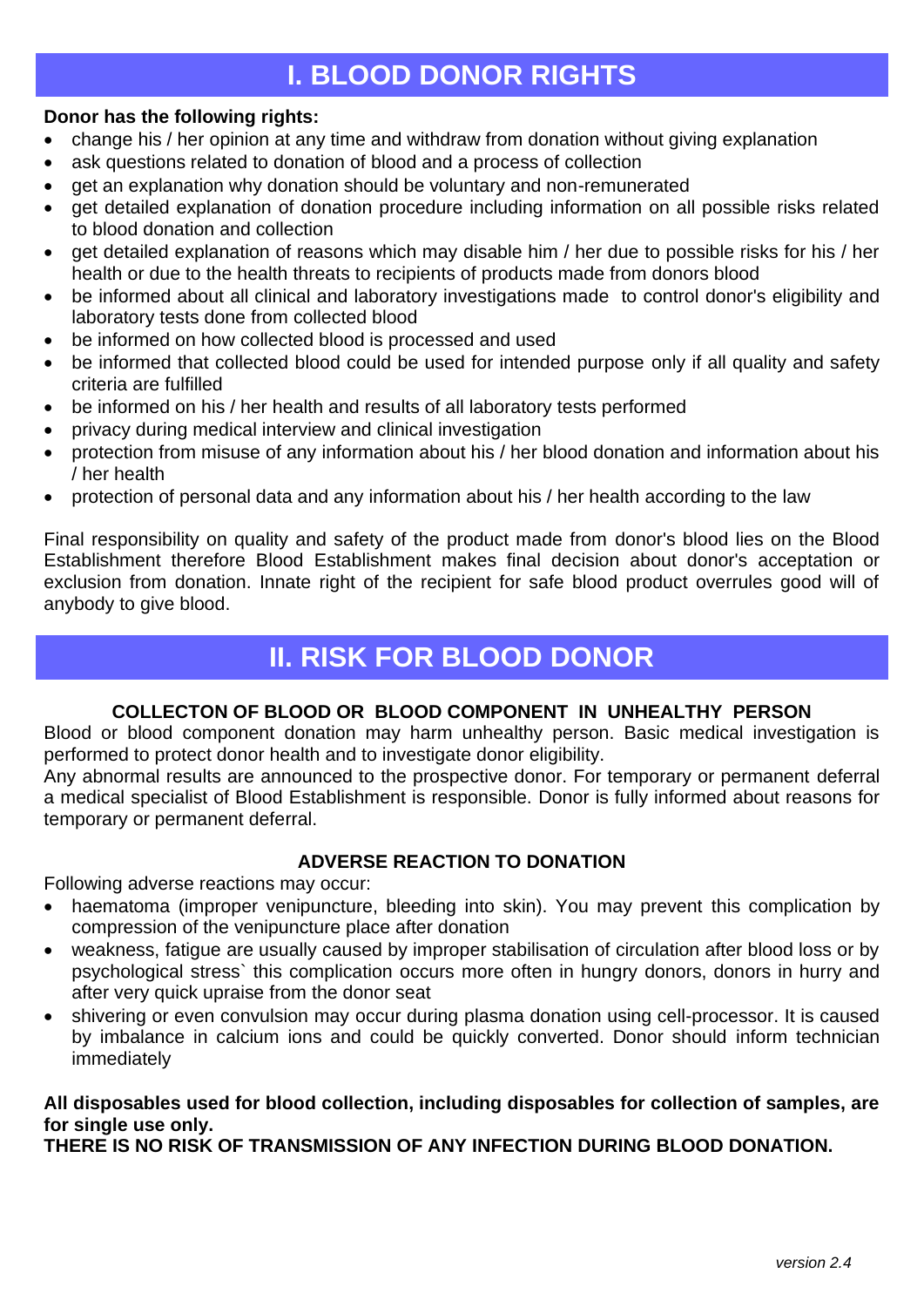## **III. RISK FOR BLOOD RECIPIENT**

Treatment with blood and blood components put the recipient into inherited risk of transmission infectious disease from donor. There is quite a lot of blood born infections but from practical point of view hepatitis B, hepatitis C and AIDS (acquired human immunodeficiency) are the most important.

**Our strategy is** 

 **donor selection to minimize the risk by laboratory testing**

## **PRINCIPLES OF DONOR SELECTION**

**Risk of infectious disease transmissible via blood is permanently or temporarily increased by:** 

- risky sexual behaviour *(at least 12 months after such an activity)*
	- sex with HIV positive person or with person suffering from AIDS
	- swap of random sexual partners
	- sex between two men (valid also for women whose sex partner had sex with another men)
	- sex for money or drugs (prostitution)
	- sex with prostitute
	- sex with drug addict
- close contact with person with acute hepatitis (household, sex partner) *(6 month)*
- Creutzfeldt-Jacob disease and its variants (vCJD = BSE, TSE) in family *(permanently)*
- living in UK or France (longer then 6 months) in years 1980-1996 (due to theoretical risk of variant Creutzfeldt-Jacob disease); blood transfusion in UK after 1980 *(permanently)*
- tattoo, ear piercing, body piercing, acupuncture etc. *(6 month)*
- contamination of mucous membranes or injured skin by infectious material *(6 month)*
- endoscopy (stomach, gut, bladder, lungs ....) *(6 months)*
- blood transfusion *(6 months, if in UK later then 1980 - permanently)*
- treatment with products of human origin (human growth factor etc.)*(permanently)*
- major surgery *(6 month)*
- neurosurgery if dura mater draft was used, cornea transplantation *(permanently)*
- transplantation with cell and tissues of human origin, transplantation with animal draft *(permanently)*
- detention, imprisonment *(12 months)*
- treatment or for sexually transmitted disease *(12 months)*
- drug abuse and / or alcoholism *(12 months after declared cured)*
- abuse of illegal i.v. drugs or steroids and hormones not prescribed by physician in past *(permanently)*

## **You can ask any question and You can withdraw from the donation any time.**

## **In case of any doubts, please, ask the physician of Blood Establishment or apply a selfexclusion procedure**

## **SELF - EXCLUSION**

If You realised that your blood could put a recipient of product made from your blood into increased risk of infection, please withdraw from donation or inform our personnel.